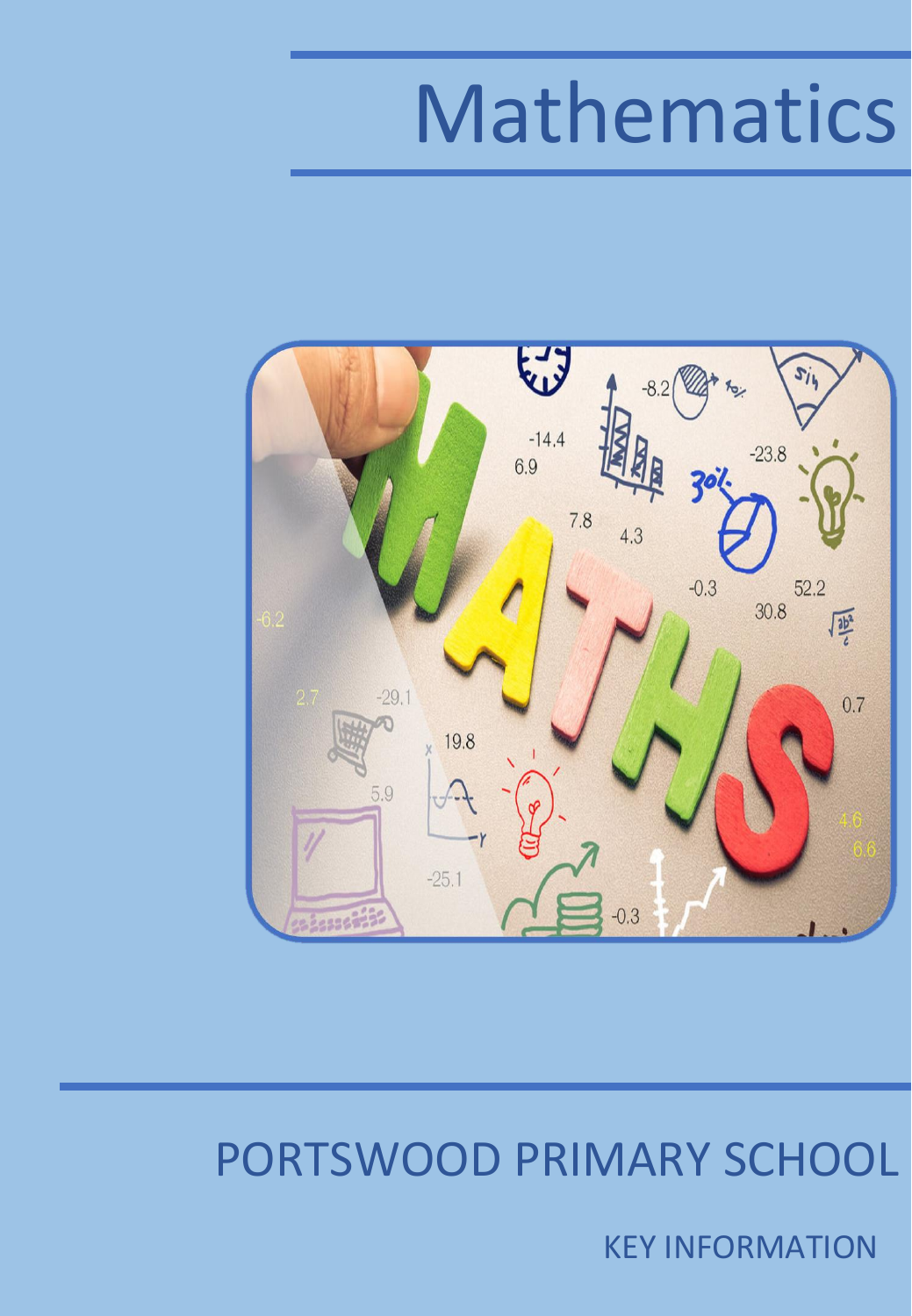### Mathematics **Intent**



**At Portswood Primary Academy Trust, we strive for achievement for all our pupils and believe that all pupils should develop a passion for maths.**

We want pupils to be *confident* in their use of maths; being able to *identify* where the *maths* is *in* the *problems* they are *faced* with, to prepare them for its use in the *real world* and to ensure that they are ready for the *next stage* of their *mathematics education.*

Our *aims* for maths, *reflect* the aims of the *National Curriculum*. Pupils should:

- •Become *fluent* in the fundamentals of Maths
- •*Reason mathematically*
- •*Solve problems*

Pupils, at Portswood Primary School, should have a *secure knowledge of mathematical facts* and be able to *recall* them *rapidly.* Ensuring that pupils *retain* a *knowledge* of number, other mathematical facts or the processes of calculation, will mean they are *not a barrier to use in wider mathematics.*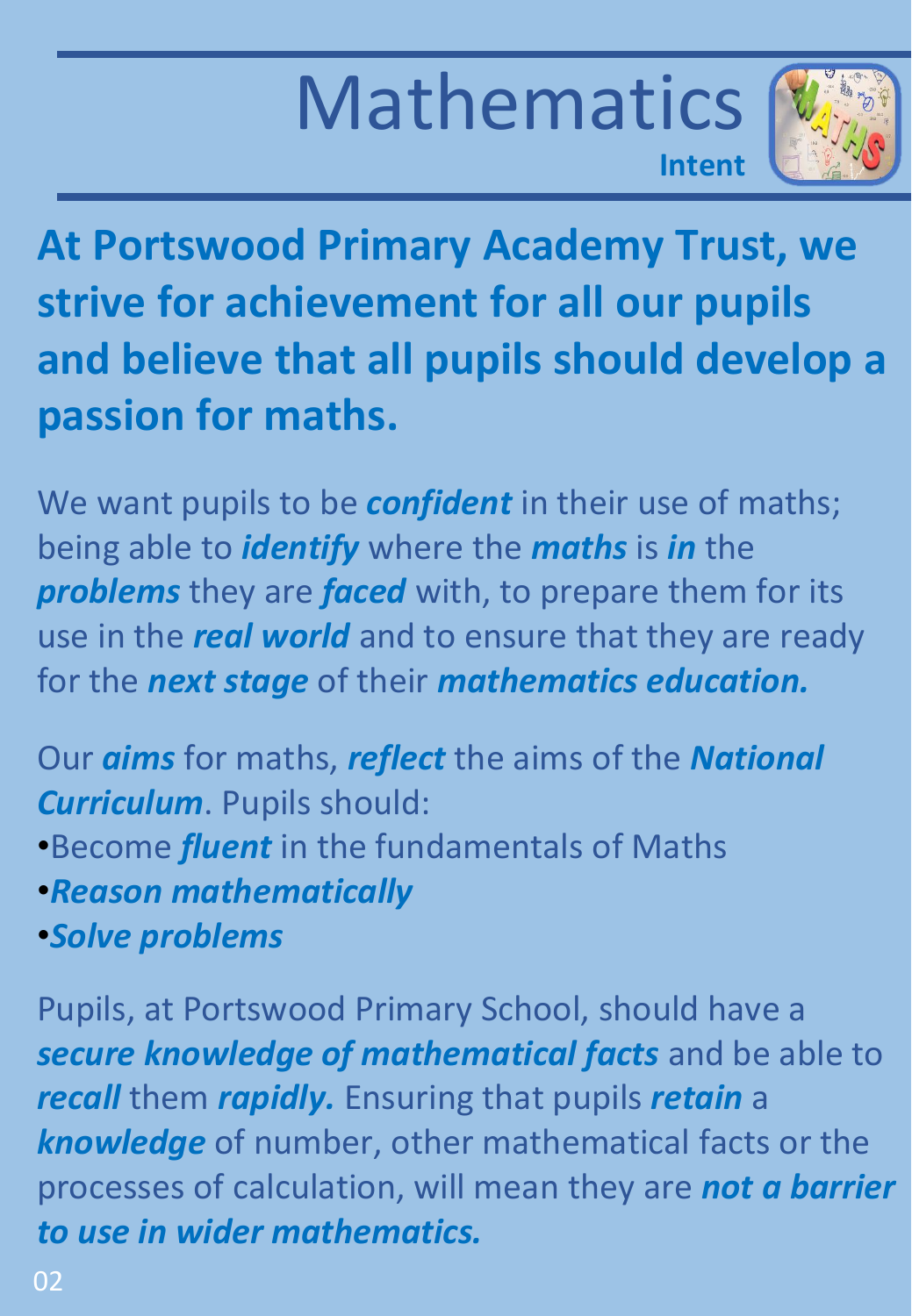# Mathematics



**Intent – Curriculum Content**

What is taught, and the order that it is taught, is set out in the *National Curriculum programme of study*. This is reflected in the school's Long Term Planning (LTP) and in greater detail in the school's Medium Term Planning (MTP). *LTP* has been *devised* by *Phase Leaders*, with the support of *Curriculum leads*, and is *reviewed annually*.

*Adaptations* to teaching content are *made* at the *Short Term Planning (STP) stage* based on on-going *formative teacher assessment* information.

*STP* and coverage are *supported by non-negotiables* for each area of maths, which highlight 'what should a pupil in year *x* be learning in concept *y*?'. These non negotiables also highlight *what has previously been learned* and allow to identify *where learning* will be *taken next*.

Curriculum content is also supported by *key milestone targets*, drawn up by teachers. 'What do I want to receive pupils being able to do?' These are reviewed annually and *ensure* that *key skills* at each point of learning are *addressed*. 03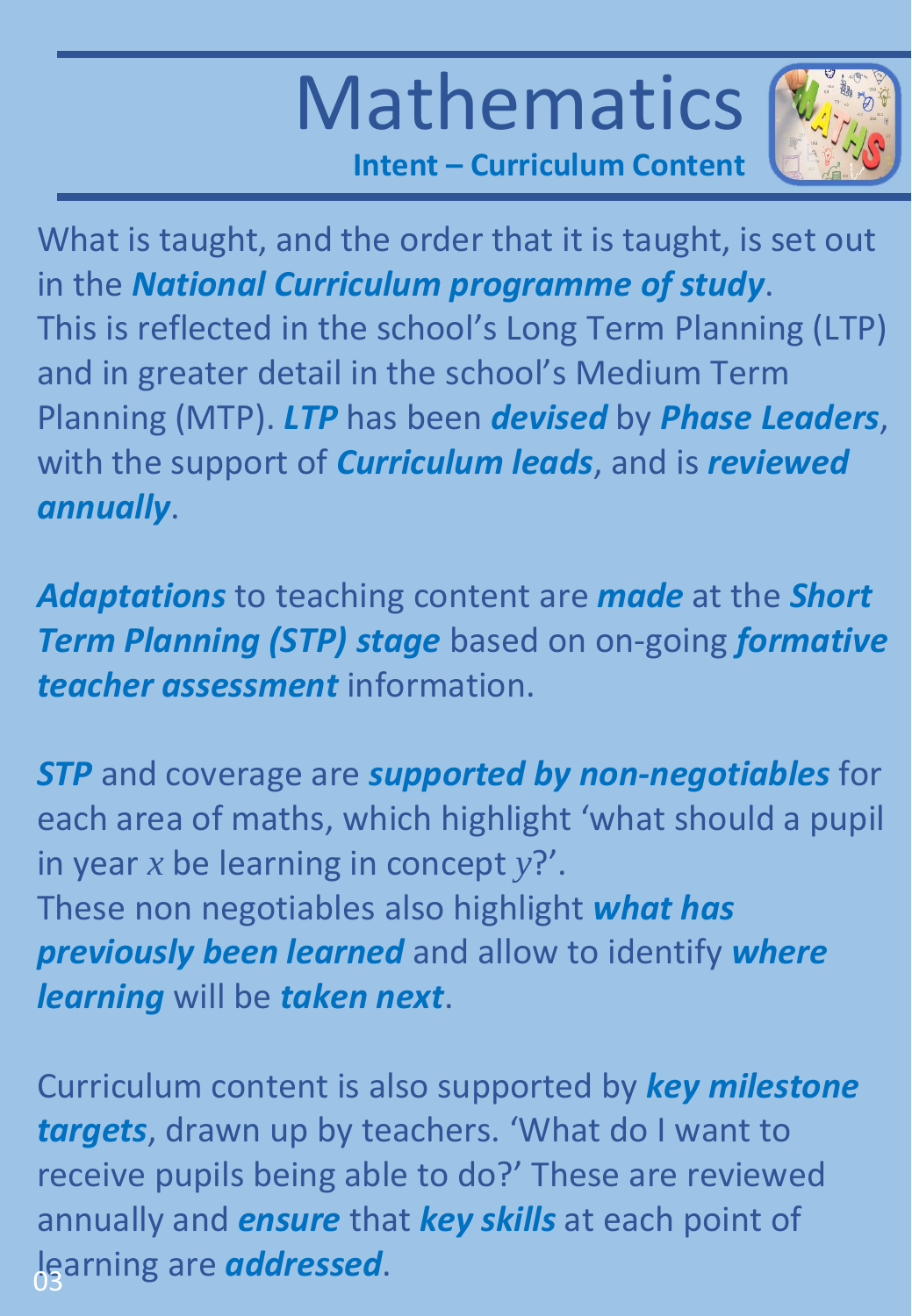### Mathematics **Implementation**



Maths teaching should be supported by using a *concrete, pictorial, abstract* approach.



This allows for *secure retention* of key mathematical concepts. *Manipulative resources* should be available until a pupil is confident working with abstract concepts. They may be returned to at any time.

Significant numbers of EAL pupils, within the school, mean that these are an important component of maths teaching.

*Retrieval practice* should be built into teaching practice to ensure that *knowledge* taught *is retained*. This may be seen in *many different forms*. (Maths meetings in KS1, Last, Last, Last, Flashback 4, Remembering Time etc).

*Rapid recall* and securing *retention* of knowledge is also *supported* by *on-line* mathematics *software*.





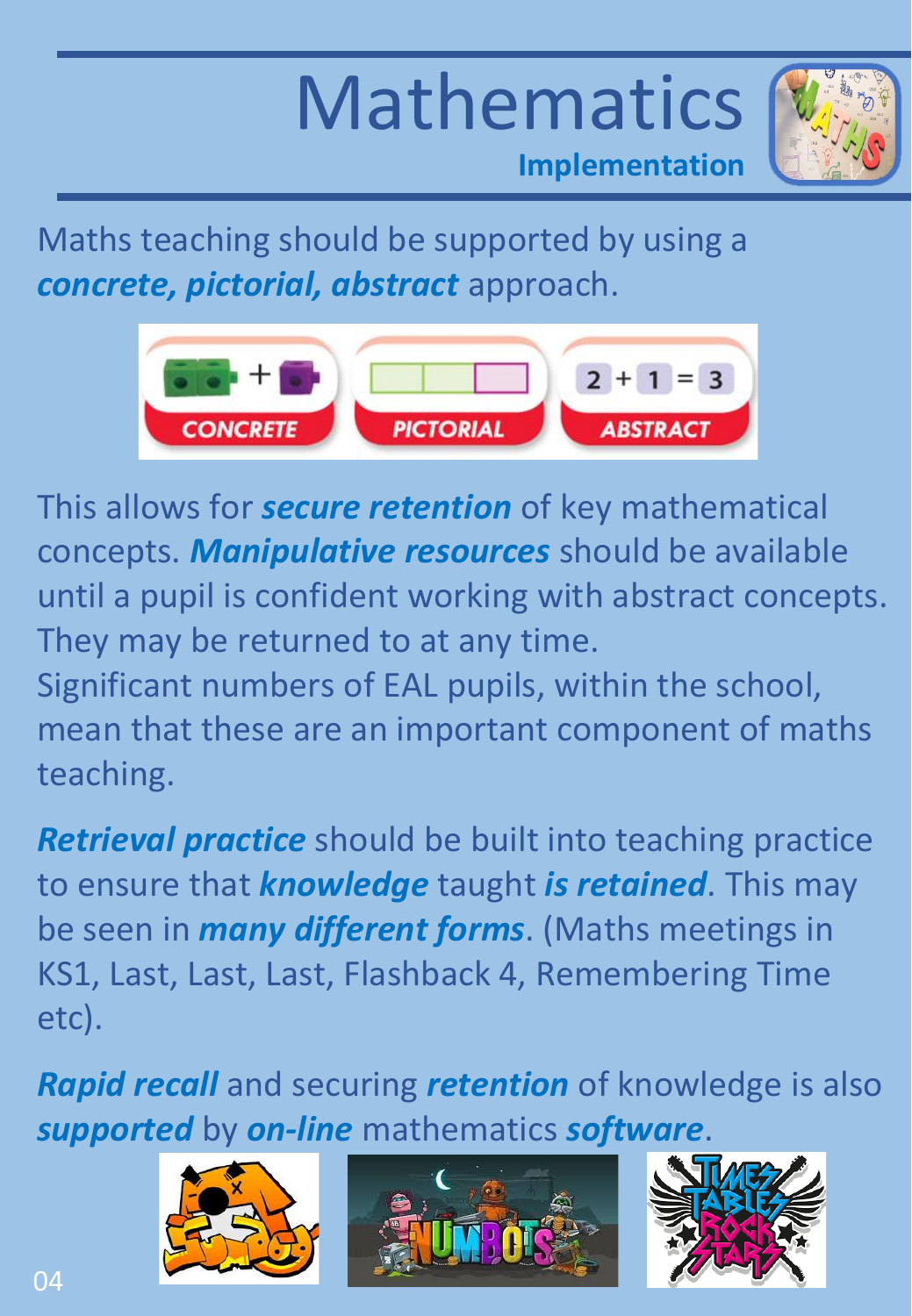### Mathematics **Implementation**



As pupils become *confident* using mathematic skills, they should be encouraged to *solve larger problems*, preferably when they will have to *combine* the *skills* from more than one mathematical concept. This is most prevalent in the final years of schooling.

### Keeping up to date:

We aim to keep staff knowledge and subject leadership up to date through:

- *Engagement* with *Maths Hub* training and materials (both regional and national)
- Ensuring that *teaching sta*ff are *involved* in development work
- Sharing practice using *INSET* and *PDM* time.
- Keeping abreast of *pertinent mathematical publications* (in-print and on-line), including *EEF* guidance reports.
- Engaging in *teaching school* and *professional community work* across *MAT* schools .

(for more detail see: *Maths training and development schedule: teachers 2019-20/Maths*)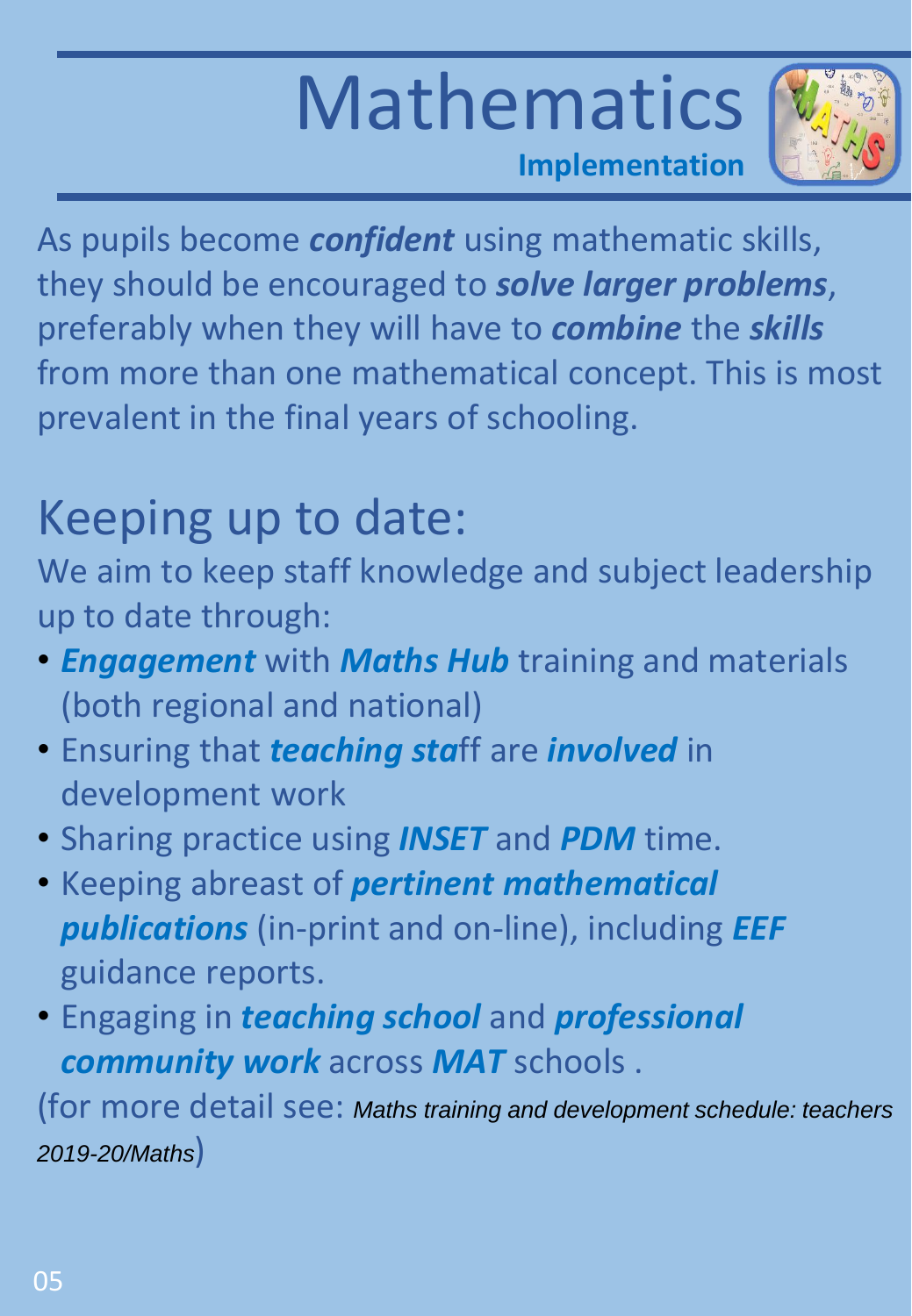

Implementation



Mathematics is taught each day at Portswood Primary School.

This should happen in the morning and pupils should receive at least 5 mathematics lessons per week.



Teaching is whole-class based, supported by appropriate differentiation, for Y1 to Y4.



Due to the differing needs of pupils in Upper Key Stage 2, pupils will be taught in ability groups. Movement between these groups should be fluent.



In the Early Years stage, mathematics should be a part of daily learning tasks. This may be through Discovery Time, Star Jobs or as part of outdoor learning.

LTP, for maths, is created so that each Programme of Study (POS) component is visited and revisited throughout the course of the academic year. The LTP for each year group covers the POS as set out in the Primary National Curriculum.



Pupils' progress through the POS follows National Curriculum advice: "The expectation is that the majority of pupils will move through the programmes of study at broadly the same pace.

Pupils who grasp concepts rapidly should be challenged through being offered rich and sophisticated problems before any acceleration through new content. Those who are not sufficiently fluent with earlier material should consolidate their understanding, including through additional practice, before moving on."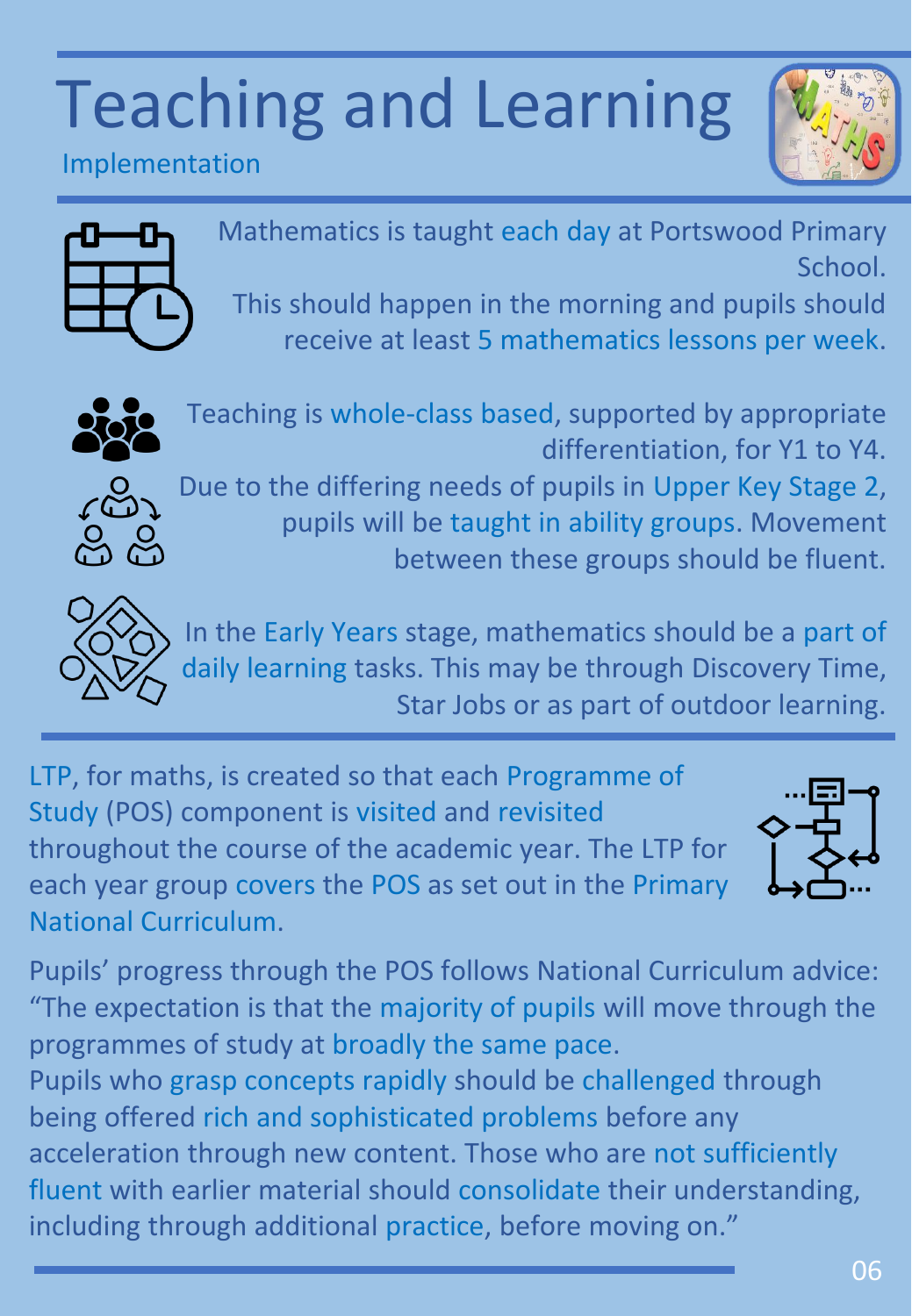

Implementation – Key Milestones



### Early Years

- Use number language, e.g. 'one', 'two', 'three', ' 'how many?'
- Developing understanding of counting in a number of different contexts/number order
- Model and encourage use of mathematical language and asking mathematical questions



- Use number stories, songs and rhymes, pictures and objects to illustrate counting
- Encourage children to use mark-making to support their thinking about numbers and simple problems.
- Demonstrate the language for shape, position and measures in discussions, e.g. 'shape', 'box', 'in', 'under', 'longest', 'short' etc
- Encourage children to talk about the shapes they see and use and how they are arranged and used in constructions.



### Key Stage 1

- Confidence and mental fluency with whole numbers, counting and place value.
- Recognise, describe, draw, compare and sort different shapes.
- Describe and compare different measures such as length, mass, capacity/volume, time and money.



By the end of year 2, pupils should know the number bonds to 20.

There should be an emphasis on the teaching and modelling of appropriate mathematical vocabulary at all stages of teaching.



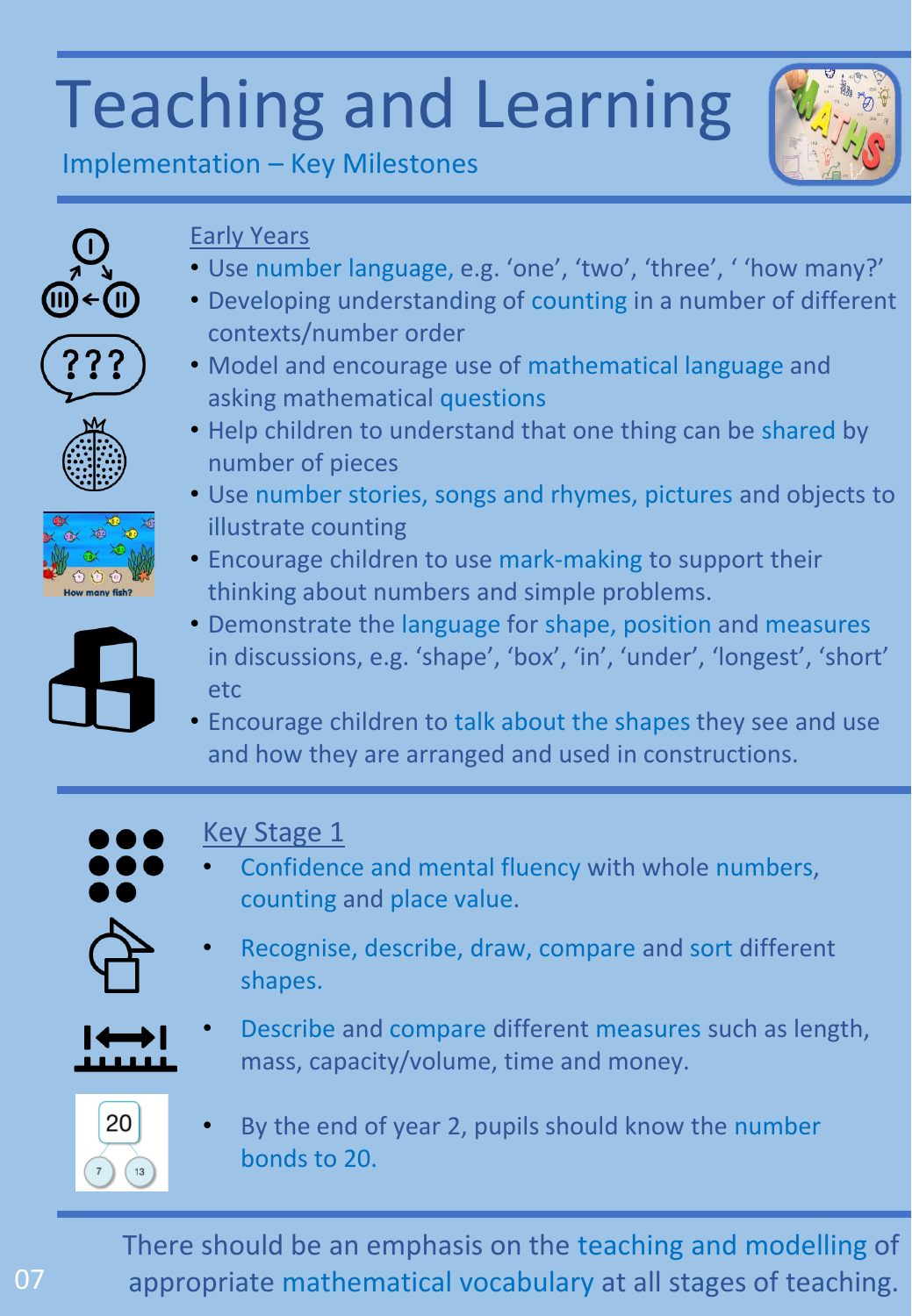

Implementation – Key Milestones

#### Lower Key Stage 2

- Increasingly fluent with whole numbers and the four operations.
- $\frac{1}{4}$  $\frac{3}{4}$  $\frac{3}{10}$  $0.5$





 $1 \qquad 2 \qquad 3$  $4\qquad 5\qquad 6$  $7 - 8 - 9$  $(8)$  0 Erter

 $11 \times 2 =$ 



and decimal place value.

- Can use measuring instruments with accuracy
- By the end of year 4, pupils should know multiplication tables up to and including the 12



#### Upper Key Stage 2

• Extend understanding of the number system and place value to include larger integers. Develop connections between multiplication and division with fractions, decimals, percentages and ratio.





 $1 \quad 5 \quad 4 \quad 3 \quad 2$ 3 0 0  $15 \times 20$  $3\overline{2}$ **2 0**  $15 \times 8$  $\overline{2}$  $\frac{12}{15}$  =  $\frac{4}{5}$ 

08

- Solve increasingly complex problems, using efficient written and mental methods of calculation.
- Classify shapes with increasingly complex geometric properties.
- By the end of year 6, be fluent in written methods for all four operations, including long multiplication and division, and in working with fractions, decimals and percentages.

There should be an emphasis on the teaching and modelling of appropriate mathematical vocabulary at all stages of teaching.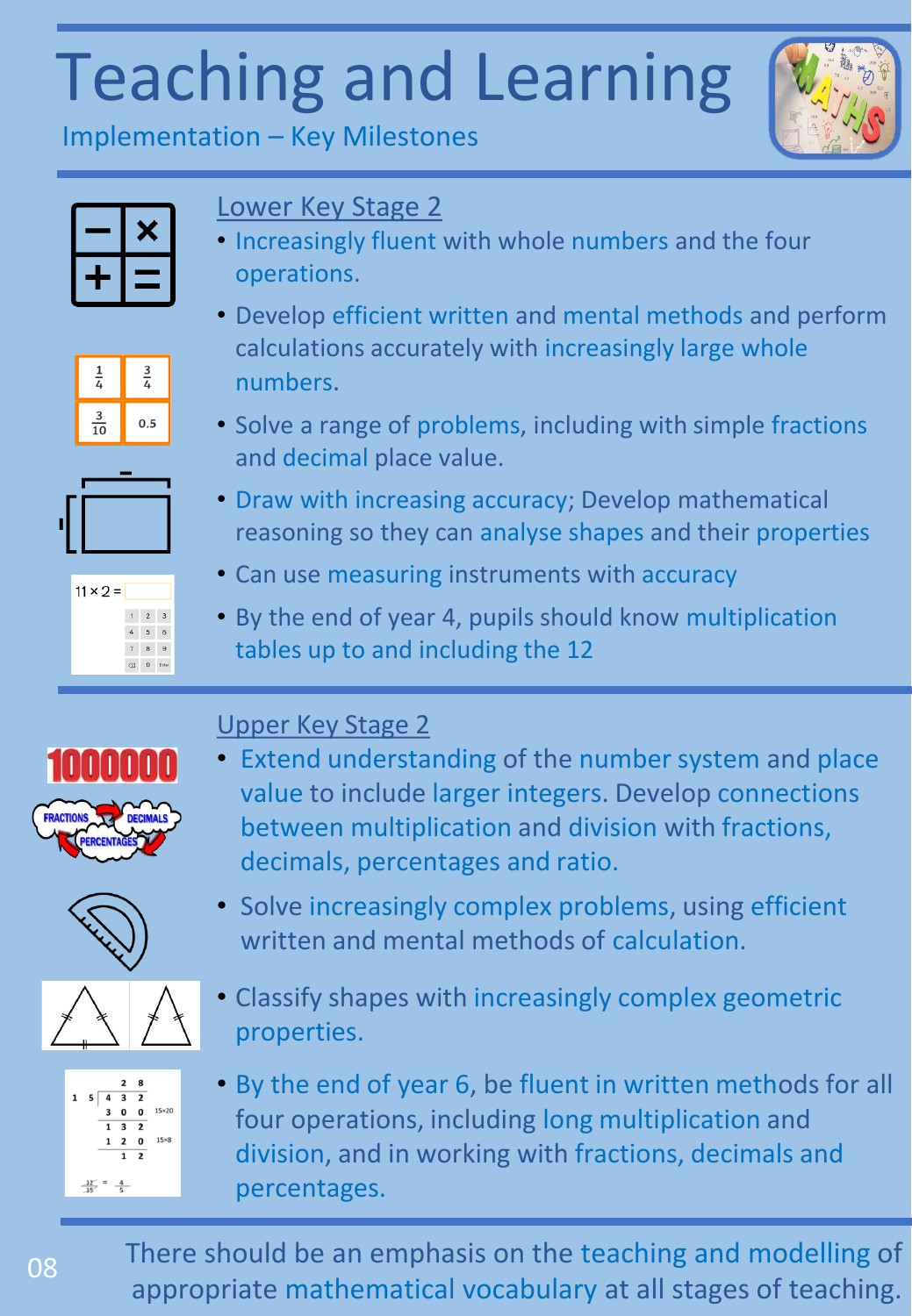Implementation – Teaching expectations

Maths lessons at Portswood Primary School are encouraged to include the following elements:

- Recall and revisiting previous learning (to develop fluency and confidence)
- Delivery of new content
- Shared ownership/modelling/guided group work
- Independent application
- Appropriate differentiation or support
- Challenge and extension tasks

#### Implementation – How effective is teaching in maths?

To ensure that teaching of mathematics is effective, the school monitors using the following approaches:

- A maths focus during school teaching and learning reviews. These are completed at whole school and teaching phase level.
- Coaching for teaching and support staff as part of ongoing CPD. This can be provided at planning or delivery stage to ensure all teaching staff receive the appropriate level of support to develop subject knowledge and teaching and learning strategies.
- Yearly moderation activity as part of continuous CPD.
- Termly standarised assessment tasks in Y2-Y6. The outcomes of these assessments tasks form part of the school's pupil progress program. These are used to inform pupil attainment and progress. Additional intervention and curriculum requirements are prioritised as part of this program.











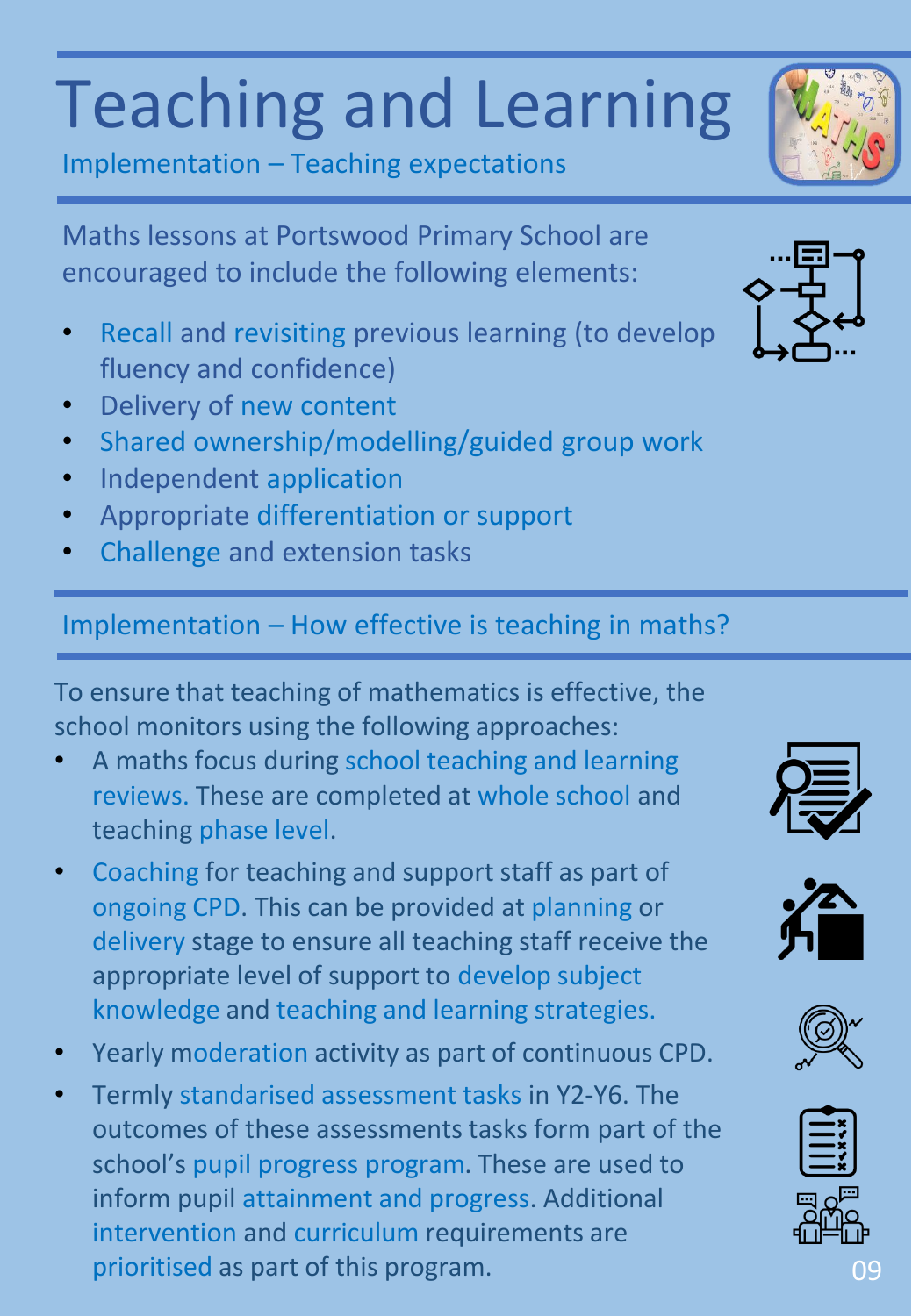Impact – Quality of teaching

Reviews of Teaching and Learning in 2019-20 made the following observations about mathematics:

#### Early Years

In the teaching of Maths, in the Early Years, the use of concrete apparatus supported the concept of sharing/dividing. Teachers model and visually demonstrate which aids understanding.

Some pupils are able to explain their thinking and are developing early reasoning skills.

The use of open-ended questions gave some pupils the opportunity to explain their understanding in more depth.

Pupils have a range of different activities and resources to apply their knowledge independently.

Learning skills were explicit and language/rhyme reinforced the concept of sharing.

TAs are used effectively to support groups leading to greater progress. (February 2019)





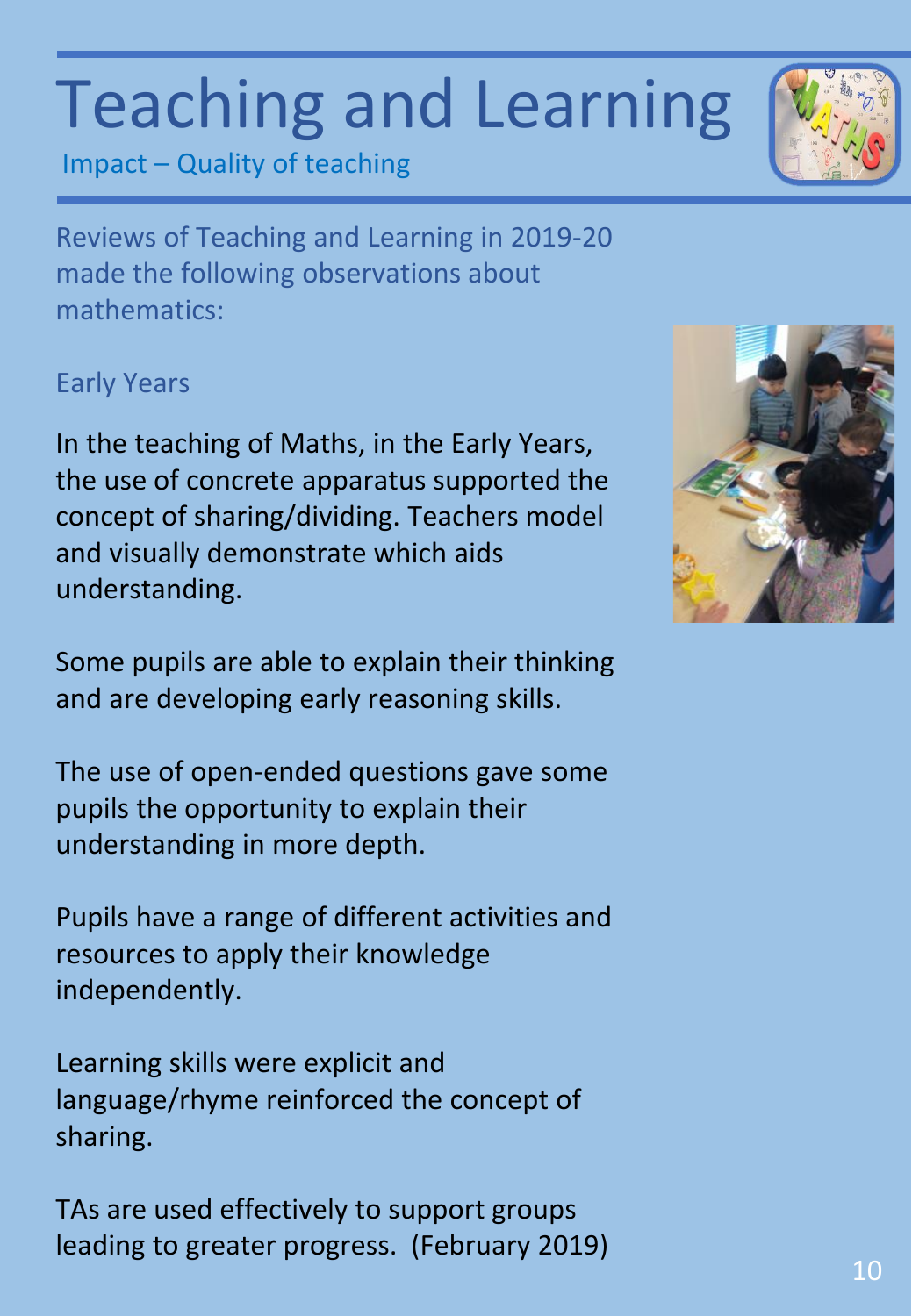Impact – Quality of teaching

#### Key Stage One:

The phase is embracing the changes in maths teaching and this is deepening pupil understanding.

There is clear progress seen in maths books across the phase.

A range of visual representations are used to support the children's understanding in maths and to challenge their thinking.

Stem sentences are used in all ability books to support the use of mathematical language. Children are encouraged to solve problems and apply reasoning using concrete, pictorial and visual representations.

Learning builds upon previous learning. Steps in learning are deliberately small to ensure concepts are understood.

The maths activities are presented logically for the pupils which leads to high level of engagement.

Teachers need to further develop conservation of number in the minds of pupils so they recognise small amounts quickly and can retain numbers in their head to count on from.

(February 2019)







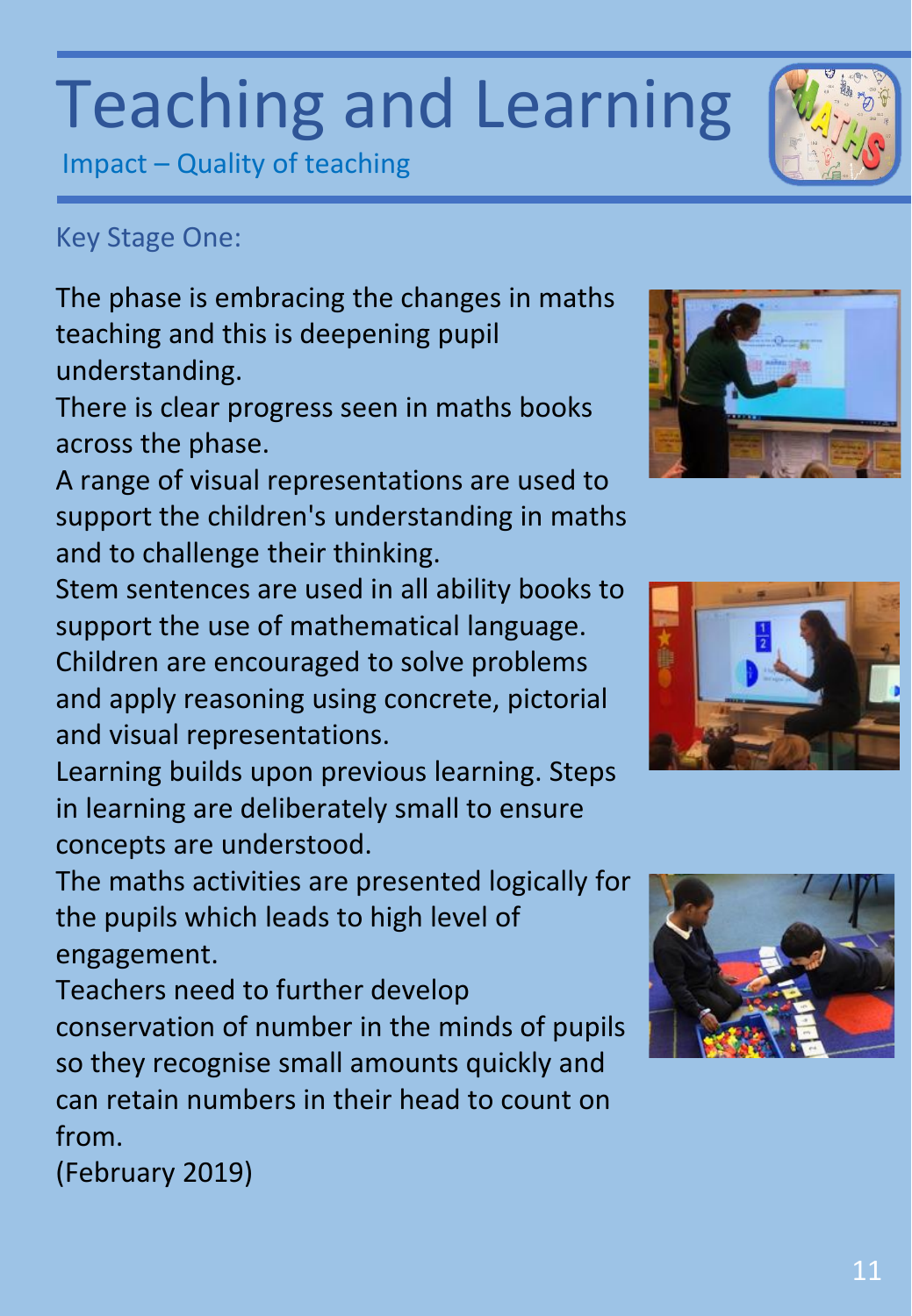Impact – Quality of teaching

#### Lower Key Stage Two:

Mathematics is taught well in the phase. Changes over recent years have seen lessons include concrete, pictorial and abstract representation which aids understanding.

Pupils are busy in their learning. They are encouraged to use different methods for calculations.

Pupils are rightly encouraged to explain their methods because this deepens understanding.

Sequences of maths lesson are well planned and build upon the skills and knowledge of previous years.

Tasks are carefully chosen to meet the needs of learners including the most able.

Teachers adapt lessons based upon AfL and provide effective feedback including

appropriate written feedback.

Pupils are highly motivated in maths.

(October 2019)





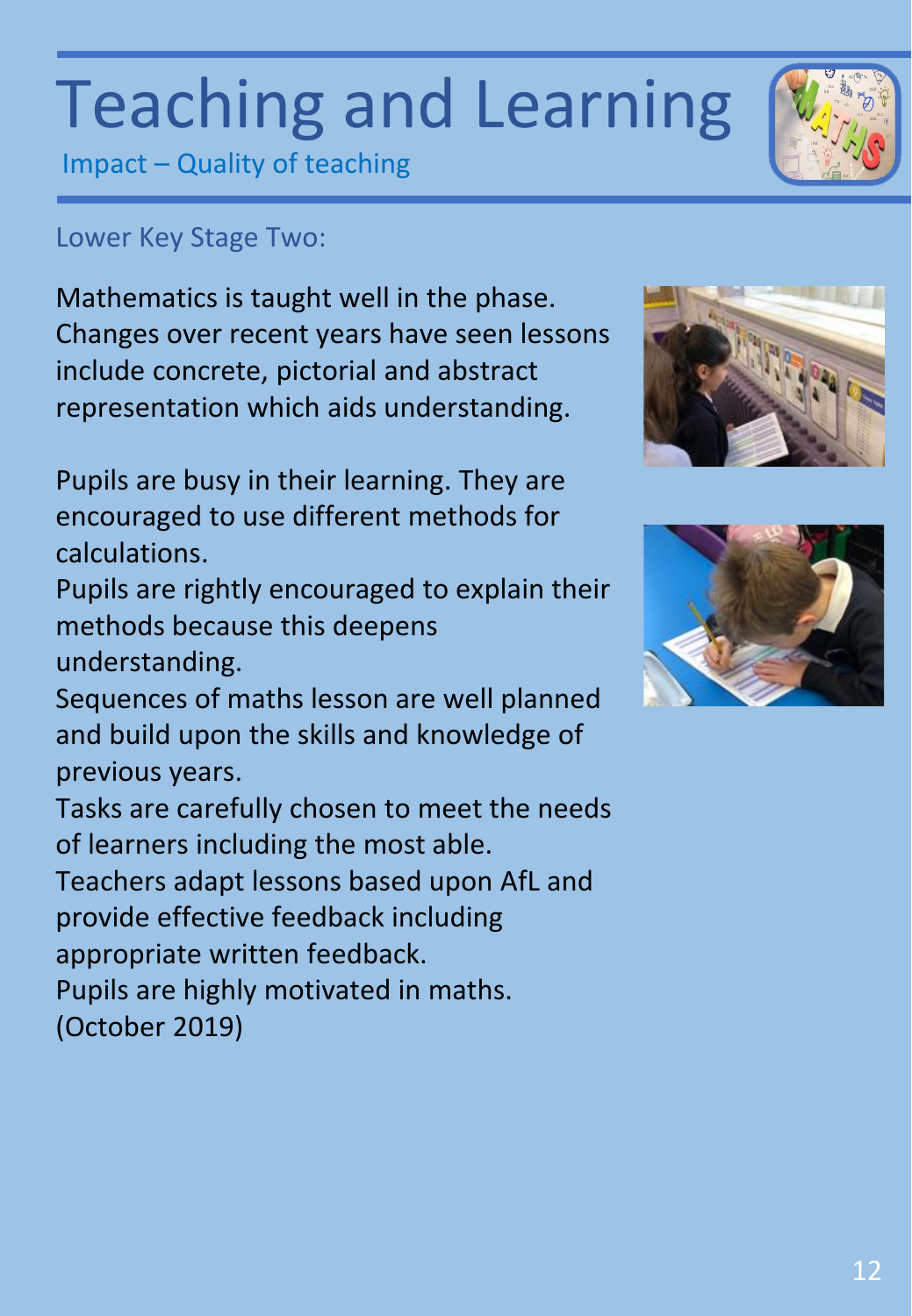Impact – Quality of teaching

### Upper Key Stage Two:

The teaching of maths is exceptional. Pupils attain significantly above the national average.

Teachers use their deep subject knowledge to plan very effective learning experiences for pupils. They model and structure learning to help pupils learn very well.

Effective whole class teaching based upon strong subject knowledge contributes to pupils achieving well in maths.

Calculation strategies are taught through clear modelling which pupils are then able to apply independently. Misconceptions are used to 'unpick' learning.

Pupils take responsibility for their learning such as through selecting activities and selfmarking.

Pupils are keen mathematicians who relish the challenge of solving problems and feel a sense of achievement when they are successful. They are resilient in achieving the success and can do so independently and with others.









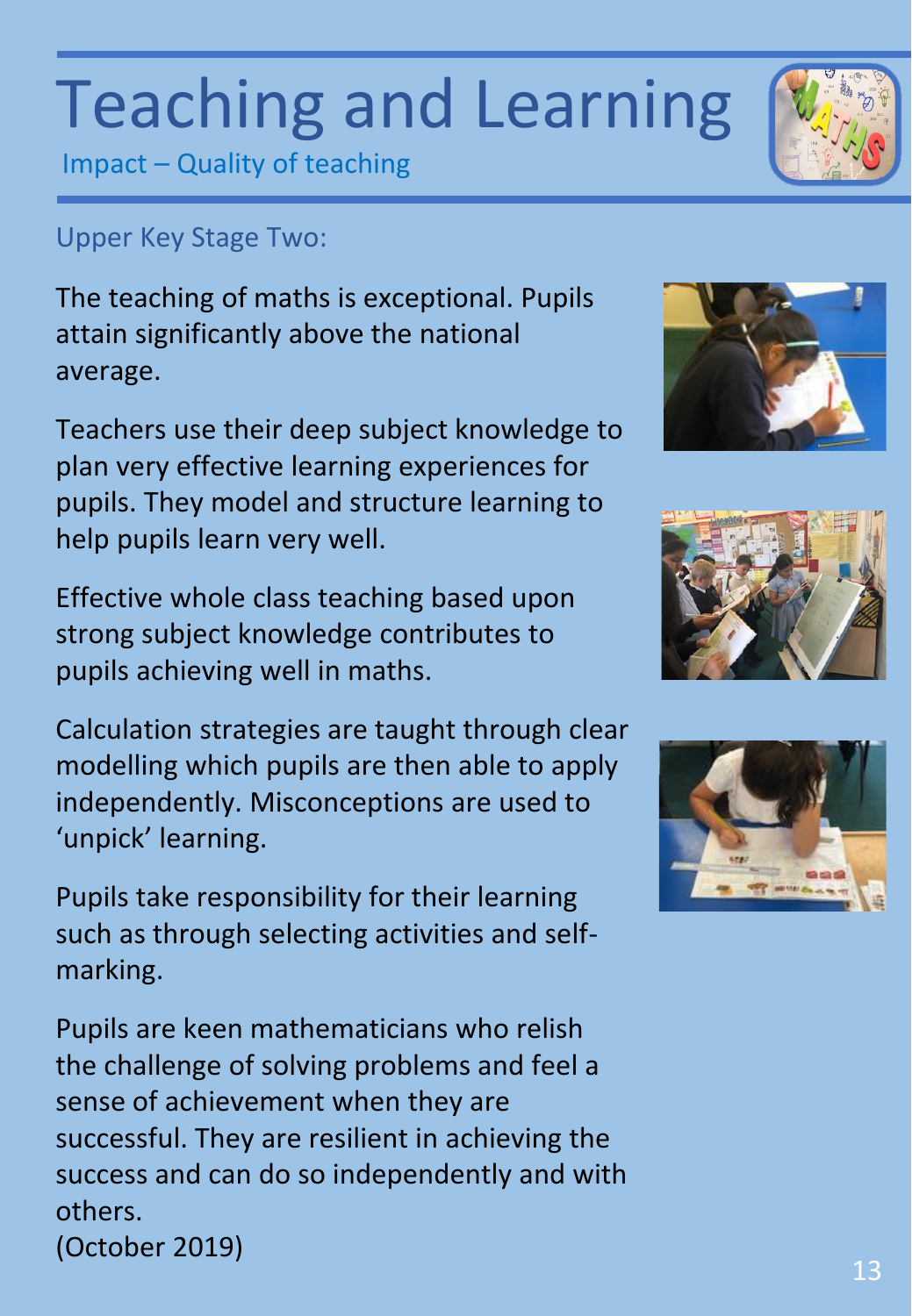#### 13

## Teaching and Learning

Pupil Outcomes

### Upper Key Stage Two:

The teaching of maths is exceptional. Pupils attain significantly above the national average.

Teachers use their deep subject knowledge to plan very effective learning experiences for pupils. They model and structure learning to help pupils learn very well.

Effective whole class teaching based upon strong subject knowledge contributes to pupils achieving well in maths.

Calculation strategies are taught through clear modelling which pupils are then able to apply independently. Misconceptions are used to 'unpick' learning.

Pupils take responsibility for their learning such as through selecting activities and selfmarking.

Pupils are keen mathematicians who relish the challenge of solving problems and feel a sense of achievement when they are successful. They are resilient in achieving the success and can do so independently and with others.









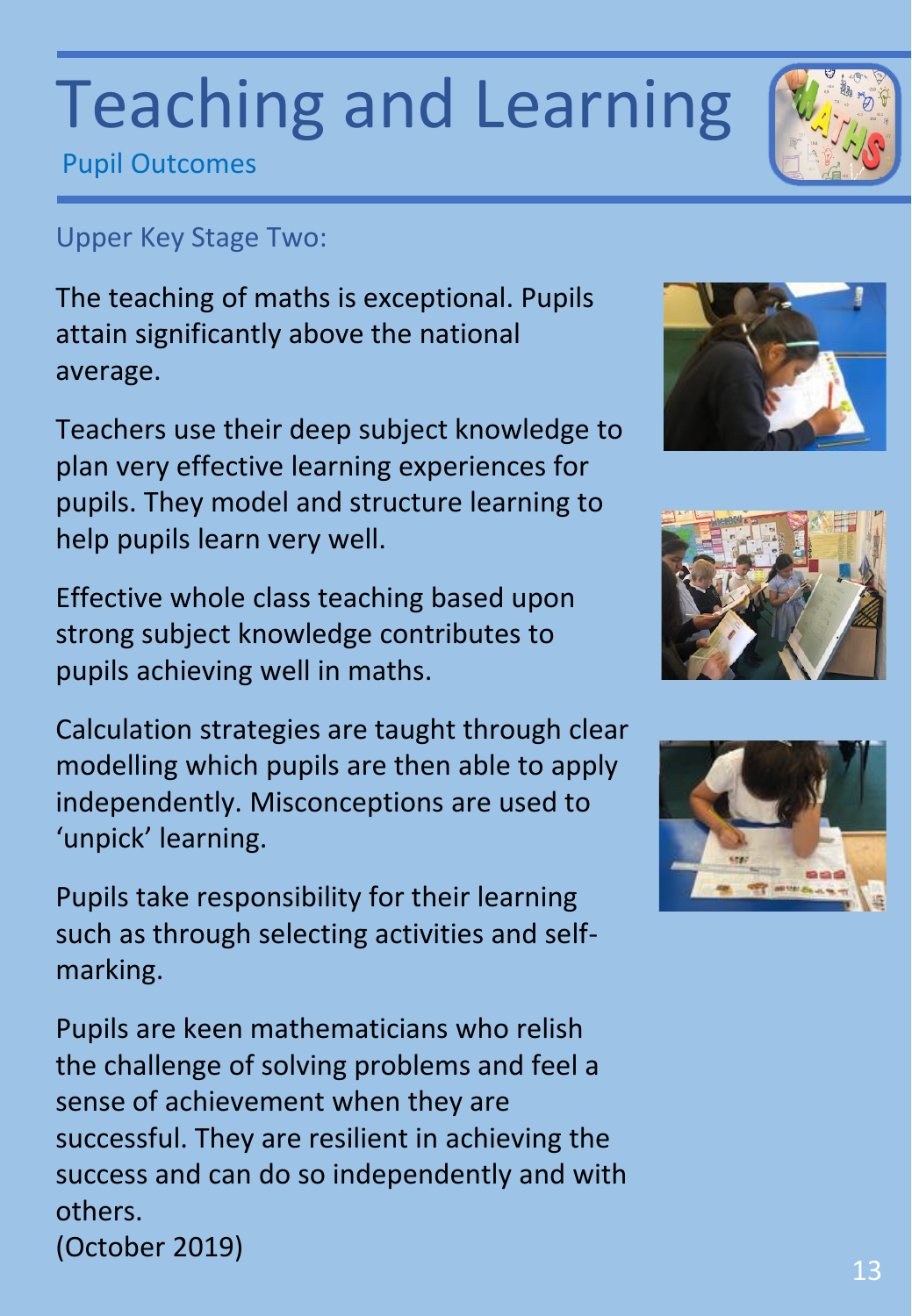

Impact – Pupil Outcomes

### Early Years Foundation Stage: 2018-19

| Percentage of pupils achieving at least the expected level in each of the learning goals |                              |            |            |      |        |     |         |                 |             |        |
|------------------------------------------------------------------------------------------|------------------------------|------------|------------|------|--------|-----|---------|-----------------|-------------|--------|
| Areas of learning                                                                        | Early learning<br>goals      | Breakdown  | All pupils | Male | Female | FSM | Non-FSM | <b>SEN EHCP</b> | SEN support | No SEN |
| Maths                                                                                    | Numbers                      | School %   | 86         | 84   | 89     | 67  | 89      | 100             | 40          | 91     |
|                                                                                          | Numbers                      | National % | 80         | 76   | 83     | 82  | 82      | 80              | 80          | 84     |
|                                                                                          | Shape, space and<br>measures | School %   | 90         | 87   | 93     | 67  | 92      | 100             | 40          | 94     |
|                                                                                          | Shape, space and<br>measures | National % | 82         | 78   | 85     | 84  | 84      | 82              | 82          | 86     |

#### Key Stage One: 2018-19

#### Percentage achieving the expected standard or higher in maths

Number of pupils  $= 59$ 



Percentage achieving the expected standard or higher in maths

#### Percentage achieving greater depth in maths

Number of pupils  $= 59$ 



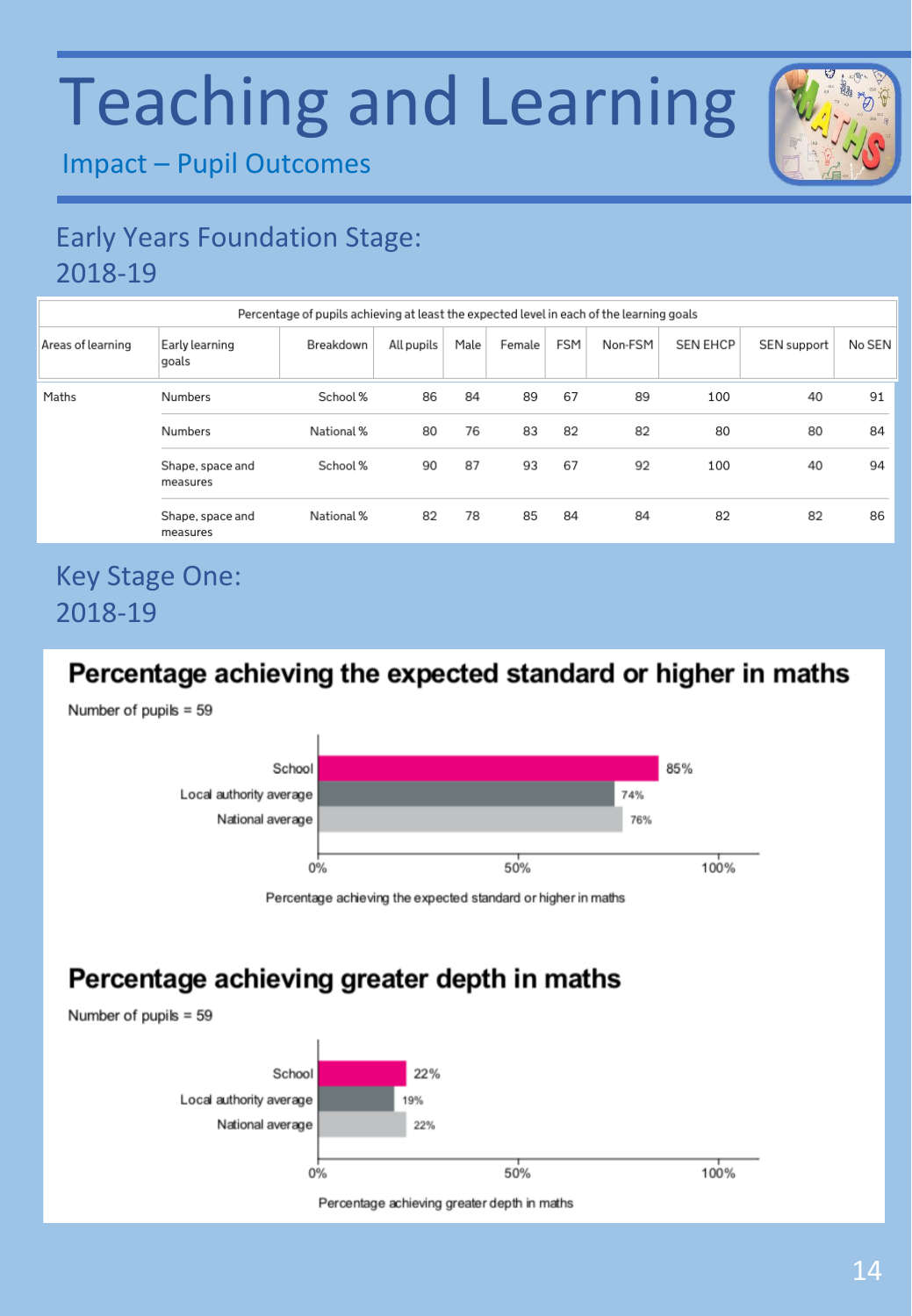Impact – Pupil Outcomes

#### Key Stage Two: 2017-19

#### Progress in maths

| 2017                     | 2018                     | 2019                     |
|--------------------------|--------------------------|--------------------------|
| 51                       | 55                       | 58                       |
| N/A                      | 0                        |                          |
| 4.38                     | 6.31                     | 4.78                     |
| 2.9 to 5.9               | 4.9 to 7.7               | 3.4 to 6.2               |
| Well<br>above<br>average | Well<br>above<br>average | Well<br>above<br>average |
| $-0.43$                  | 0.67                     | 0.05                     |
| 0.00                     | 0.03                     | 0.03                     |
|                          |                          |                          |

### Average scaled score in: **Maths**

Number of pupils in  $2017 = 57$ Number of pupils in  $2018 = 58$ Number of pupils in  $2019 = 60$